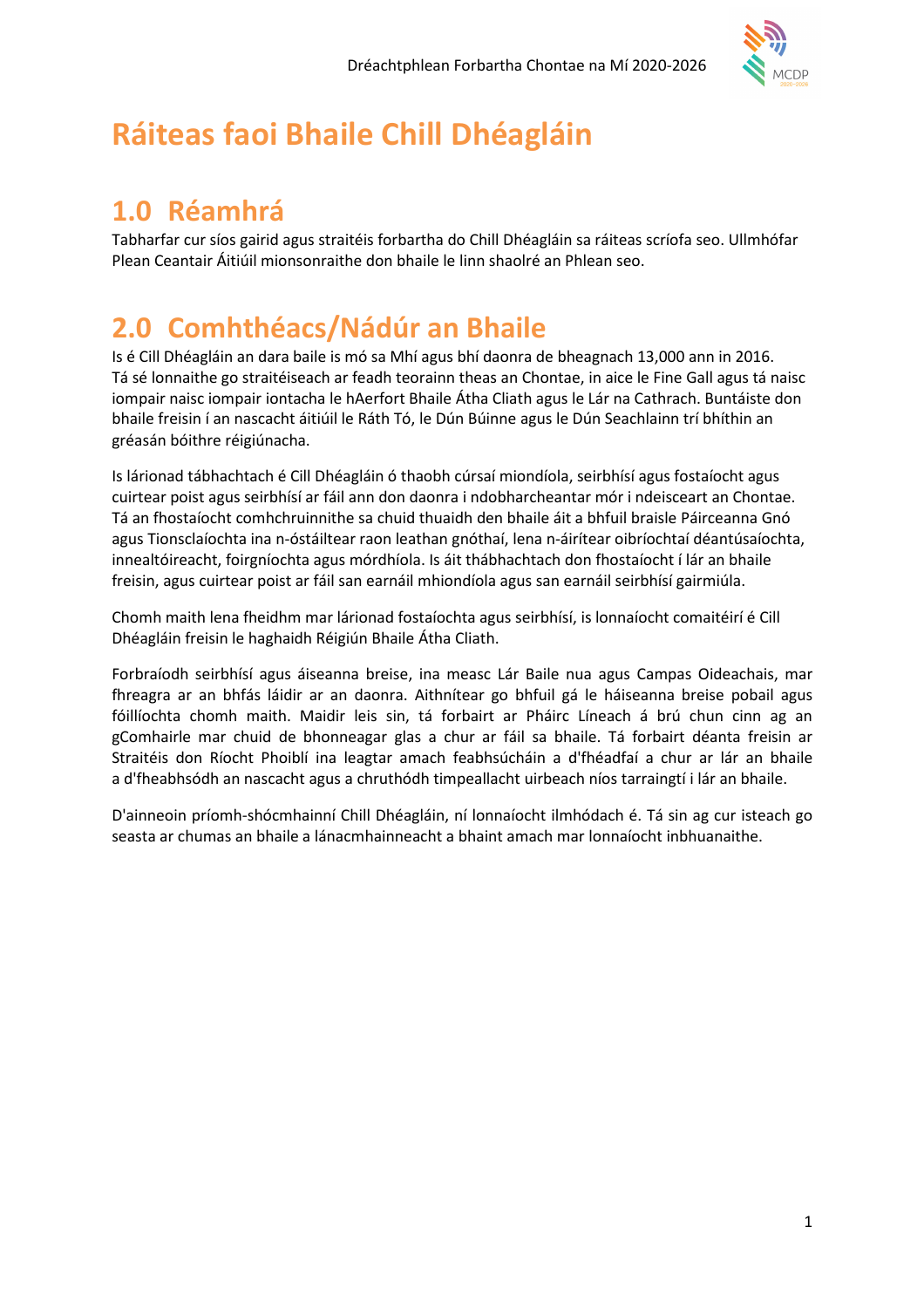

| Áit san Ordlathas Lonnaíochta               | Baile Fáis Féinchothaithe - Ionad tábhachtach<br>seirbhísí                 |  |  |
|---------------------------------------------|----------------------------------------------------------------------------|--|--|
|                                             | a fhreastalaíonn ar cheantar mór. Tá deiseanna ann don bhaile éirí         |  |  |
|                                             | níos neamhspleáiche trí bhíthin forbairt eacnamaíoch agus                  |  |  |
|                                             | bonneagar pobail a éascú i bpáirt le fás ar an líon cónaitheoirí.          |  |  |
| <b>Daonra</b>                               | 12,679 i nDaonáireamh 2016<br>Athrú Céatadáin ó 2011 go 2016               |  |  |
|                                             | 11,355 i nDaonáireamh 2011<br>Ardú 12%                                     |  |  |
| Leithdháileadh Teaghlaigh sa                | 1,349 aonad                                                                |  |  |
| Chroístraitéis go dtí                       | Áirítear air sin 209 aonad ar ann dóibh ach nach raibh tógtha agus         |  |  |
| 2020-2026                                   | é seo á scríobh                                                            |  |  |
| Réamh-mheastachán                           | 15,879                                                                     |  |  |
| Daonra 2026                                 |                                                                            |  |  |
| Oibrithe Cónaitheacha 2016                  | 6,144                                                                      |  |  |
| Líon Iomlán Post 2016                       | 1,963                                                                      |  |  |
| Post: Cóimheas an Fhórsa                    | 0.31                                                                       |  |  |
| Saothair 2016                               |                                                                            |  |  |
| <b>Líon</b><br>críochnaithe<br>aonad        | 632 aonad                                                                  |  |  |
| 2016-2019                                   |                                                                            |  |  |
| <b>Aonaid Thiomnaithe nach</b>              | 209 aonad                                                                  |  |  |
| bhfuil Tógtha                               |                                                                            |  |  |
|                                             | 5 bhunscoil (lena n-áirítear 2 Ghaelscoil agus 1 Ag Foghlaim Le            |  |  |
| Áiseanna Oideachais                         | Chéile), 2 iar-bhunscoil (Coláiste De Lacy agus Pobalscoil Chill           |  |  |
|                                             | Dhéagláin), agus áiseanna chúram leanaí                                    |  |  |
|                                             | Club lúthchleasaíochta, ionad pobail, club cruicéid, club peile,           |  |  |
|                                             | club CLG, cumann gailf, club rugbaí, leabharlann, Tailte Náisiúnta         |  |  |
| Saoráidí Pobail                             | stáisiún<br>nGardaí,<br>Lárionad<br>Idirnáisiúnta<br>Lámhaigh,<br>na       |  |  |
|                                             | Daorchluiche, roghanna<br>chúram leanaí, Ionad<br>Eolais<br>do             |  |  |
|                                             | Shaoránaigh, agus 2 shéipéal                                               |  |  |
| Limistéir Caomhantas                        | Níl aon Limistéir Chaomhantais Ailtireachta i gCill Dhéagláin              |  |  |
| Ailtireachta (LCAnna)<br>Déanmhais Chosanta |                                                                            |  |  |
|                                             | 3 dhéanmhas cosanta                                                        |  |  |
| Seirbhísí                                   | Acmhainn ar fáil de réir mar is gá                                         |  |  |
| Measúnú Straitéiseach                       | Criosanna tuilte in áiteanna éagsúla sa bhaile, ar an taobh thoir          |  |  |
| <b>Baol Tuilte</b>                          | thuaidh, ó dheas agus thiar-theas de lár an bhaile ar feadh                |  |  |
|                                             | Abhainn Ghabhra agus a craobh-aibhneacha                                   |  |  |
| Láithreáin Natura 2000                      | Níl aon láithreán Natura 2000 laistigh de Chill Dhéagláin nó ar            |  |  |
|                                             | lonnaíochta.<br><b>SPA</b><br>Inbhear<br>theorainn<br>Mhóinéir<br>na<br>an |  |  |
|                                             | Leathain/Shoird is ea an láithreán Natura 2000 is gaire, agus              |  |  |
|                                             | é tuairim is 15km ón mbaile. I measc na láithreán ábhartha eile tá         |  |  |
|                                             | Inbhear cSAC Mhullach Íde, áit a dtéann Abhainn Ghabhra,                   |  |  |
|                                             | a théann trí Chill Dhéagláin, isteach san fharraige.                       |  |  |

# 3.0 Fís

"Go ndéanfar forbairt ar Chill Dhéagláin mar bhaile fuinniúil, nua-aimseartha agus comhtháite timpeall ar lárionad láidir fostaíochta agus seirbhísí, áit a gcuirfidh fás amach anseo le leathnú agus infheistíocht an bhaile chun tacú le lonnaíocht inbhuanaithe, éagsúil agus taitneamhach."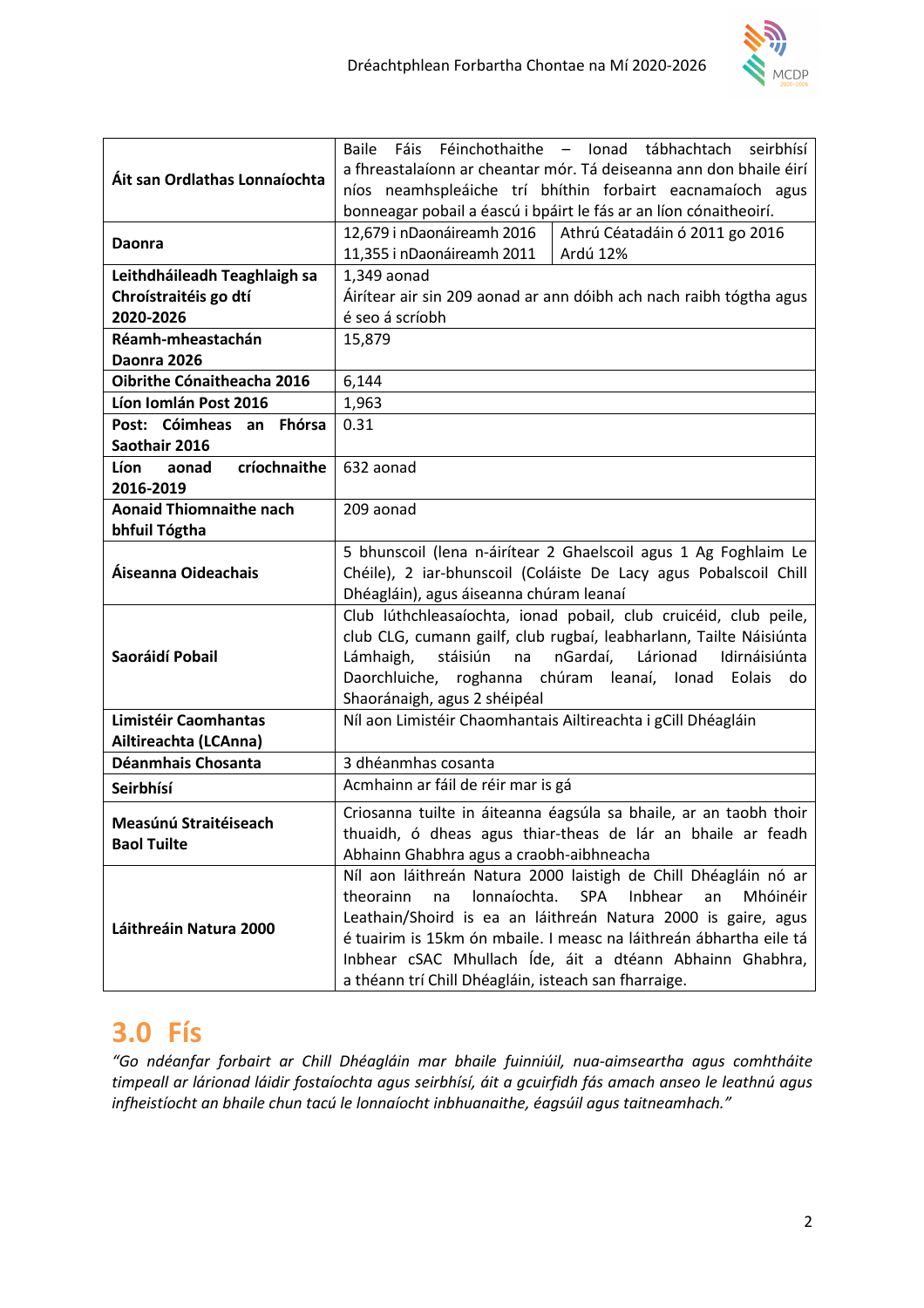

# 4.0 Deiseanna

- Cuireann an lárionad uirbeach fuinniúil, an daonra atá ag fás agus na háiseanna oideachais ardán ar fáil d'fhás leanúnach inbhuanaithe Chill Dhéagláin, le tacaíocht ón suíomh straitéiseach atá aige i ndeisceart an Chontae.
- A bhuíochas do ghaireacht Chill Dhéagláin d'Aerfort Bhaile Átha Cliath agus do Lár Chathair Bhaile Átha Cliath, agus don bhfáil ar thailte fostaíochta le seirbhísí, cuirtear deiseanna iontacha ar fáil chun an bonn fostaíochta sa bhaile a threisiú agus chun an cóimheas post a fheabhsú.
- Le cur i bhfeidhm Straitéis Ríocht Phoiblí Lár Bhaile Chill Dhéagláin, déanfar an baile níos tarraingtí do dhaoine le cuairt a thabhairt air, agus le bheith ag siopadóireacht agus ag bualadh le chéile ann, chomh maith leis an mbaile a dhéanamh níos mealltaí d'infheisteoirí féideartha.
- Tá deiseanna ann chun aonaid fholmha i lár an bhaile agus na ceantair fostaíochta sa chuid thuaidh den bhaile a athfhorbairt.
- Beidh forbairt na Páirce Líní ar feadh Abhainn Ghabhra ina taitneamhacht phoiblí thábhachtach do chónaitheoirí Chill Dhéagláin agus déanfaidh sí na spásanna glasa sa bhaile a chomhtháthú agus a nascadh.
- Bonneagar pobail agus fóillíochta a fheabhsú trí bhíthin tailte oiriúnacha a shainaithint chun páirc bhaile ar scála réigiúnach a fhorbairt ann, lena gcuirfí pointe lárnach ar fáil do thaitneamhachtaí sóisialta agus fóillíochta. (Féach Caibidil 7 Tógáil Phobail)
- Modhanna iompair níos inbhuanaithe a chur chun cinn trí bhíthin suíomh oiriúnach a shainaithint le haghaidh áis Páirceála agus Taistil.
- Áiseanna siúlóide agus rothaíochta sa bhaile a fheabhsú trí bhíthin tacú le soláthar na dtionscadal bonneagair ar Bhóthar Bhaile an Mhuilinn agus ar an tSráid Mhór a fuair maoiniú faoin Ciste um Athghiniúint agus Forbairt Uirbeach.
- Deis maidir le féidearthacht nasc iarnróid le Baile Átha Cliath trí bhíthin craobhlíne ón líne an Uaimh-Baile Átha Cliath, a bhfreastalódh ar Chill Dhéagláin agus ar Ráth Tó, a fhiosrú<sup>1</sup>. (Féach Caibidil 5 Gluaiseacht).

# 5.0 Straitéis Úsáide Talún

Díreofar go príomha sa straitéis forbartha do Chill Dhéagláin ar an bonn fostaíochta a threisiú agus ar phróifíl eacnamaíoch an bhaile a ardú. Díreofar ar fhorbairt a chomhdhlúthú i lár an bhaile agus ar fheabhas a chur ar nascacht agus ar neamhdhíonacht idir forbairtí cónaitheacha nua agus lár an bhaile. De réir mar a leanann an daonra ar aghaidh ag fás, cuirfear béim ar a chinntiú go mbeidh na háiseanna leordhóthanacha sóisialta, pobail agus fóillíochta ar fáil chun freastal ar riachtanais na gcónaitheoirí. Tá leithdháileadh déanta sa Chroístraitéis a mheastar a bheith ina leithdháileadh réasúnta de dhaonra foriomlán an Chontae ar an mbaile, ag féachaint don ghá le díriú ar ghníomhaíocht fostaíochta agus inbhuanaitheacht amach anseo.

 $\overline{a}$ 

<sup>&</sup>lt;sup>1</sup> Tugtar tuilleadh mionsonraí i gCaibidil 5 den CDP 'Gluaiseacht'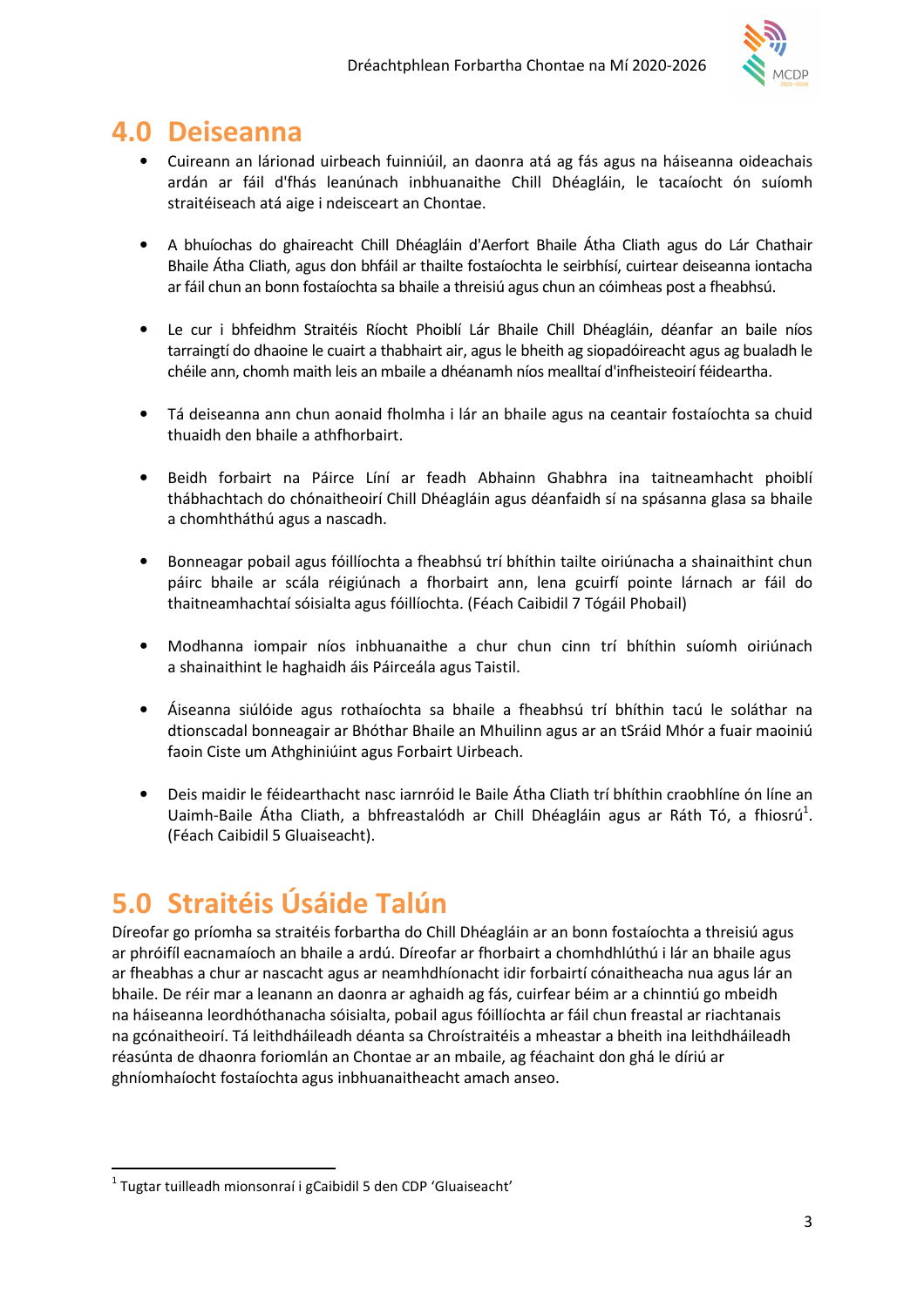

## 5.1 Lonnaíocht agus Tithíocht

Is lonnaíocht tharraingteach é Cill Dhéagláin a bhfuil fás suntasach tagtha air le deich mbliana anuas de bharr a ghaireacht le hAerfort Bhaile Átha Cliath agus le Lár na Cathrach. Tá meascán leathan de chineálacha tithe agus forbairtí cónaitheacha sa bhaile a fhreastalaíonn ar riachtanais an daonra atá ag fás. Cé go ndearnadh forbairt chónaitheach roimh áiseanna pobail san am a chuaigh thart, tá infheistíocht déanta le déanaí in áiseanna sóisialta agus pobail sa bhaile, ina measc campas scoile nua agus leabharlann phoiblí. Chabhraigh sin le pboal níos cothromaithe agus inbhuanaithe a chruthú. De réir mar a thagann fás ar an daonra, beidh gá leis na háiseanna a mhéadú tuilleadh.

Tá fás ag teacht i gcónaí ar chúrsaí cónaitheacha sa bhaile, agus tugadh roinnt láithreán forbartha móra sa bhaile chun críocha le déanaí, le roinnt eile beagnach tugtha chun críche. Áirítear orthu sin Páirceanna an Teampaill, Diméin Bhaile an Áirséaraigh, Crenigans Banog, agus Cluainte Bhaile an Mhuilinn. Chomh maith leis na láithreáin úrnua sin a fhorbairt, cuireadh béim ar fhás comhdhlúite agus tugadh forbairt ar roinnt láithreán inlíonta chun críche le déanaí, lena n-áirítear Na Daracha agus Lóiste Walfre.

Bhí c.200 aonad ar ann dóibh ach nach raibh tógtha i gCill Dhéagláin agus é seo á scríobh. Táthar ag súil go dtabharfar chun críche iad sin le linn shaolré an Phlean seo.

Leanfar d'fhás Chill Dhéagláin a bhunú timpeall ar phrionsabail chomharsanachtaí dlútha, inbhuanaithe ina n-áirítear meascán oiriúnach tithíochta a fhreastalaíonn ar riachtanais dhaoine de gach aois, in áiteanna ar féidir siúl uathu go dtí seirbhísí agus áiseanna.

## 5.2 Eacnamaíocht agus Fostaíocht

Mar gheall go bhfuil Cill Dhéagláin lonnaithe ar imeall Cheantar Cathrach Bhaile Átha Cliath agus go bhfuil sé gar d'Aerfort agus do Lár Chathair Bhaile Átha Cliath, is lárionad tábhachtach é don fhás eacnamaíoch i gContae na Mí. In 2016, bhí beagnach 2,000 post sa bhaile, mar sin ba cheann de na hionaid leis an líon ab airde fostaíochta sa Chontae. Tá raon éagsúil post ann sa bhaile, lena n-áirítear déantúsaíocht, foirgníocht, oideachas, innealtóireacht, miondíol, airgeadas, seirbhísí gairmiúla agus turasóireacht.

Sainaithníodh na tailte fostaíochta ar an taobh ó thuaidh de Thimpeallán na Rátha mar cheann de 5 láithreán lena mbaineann tábhacht straitéiseach don fhostaíocht i Straitéis Forbartha Eacnamaíochta na Mí. Tá de bhuntáiste ag na tailte sin go bhfuil siad suite ar feadh bhealach an idirnascaire thoir/thiar de chuid Eirgrid, agus go bhfuil rochtain ann ar nasc iontach snáithín-bhunaithe le leathanbhanda. Tá Creat-Phlean ullmhaithe le haghaidh na dtailte sin. Déanfar iarratas pleanála ar bith a fhorbairt i gcomhréir leis an gCreat-Phlean nó le Máistirphlean athbhreithnithe/nuashonraithe.

Beidh ról tábhachtach i gcónaí ag Páirc Ghnó Chill Dhéagláin maidir le fostaíocht a sholáthar sa bhaile, mar tá acmhainneacht ann d'úsáidí fostaíochta breise ar thailte neamhfhorbartha sa Pháirc. Déanfar soláthar ar na tailte sin d'fhorbairt de chineál oifige tionsclaíche agus tionsclaíche éadroime i dtimpeallacht de champas ardcháilíochta.

D'fhonn a chinntiú go mbeidh go leor tailte ar fáil chun freastal ar an bhfás eacnamaíoch sa bhaile amach anseo agus chun roghanna infheistíochta a sholáthar d'infheisteoirí a d'fhéadfadh a bheith ann, sainaithníodh 9 heicteár breise de thalamh fostaíochta idir Páirc Mhiondíola Chill Dhéagláin agus an M2.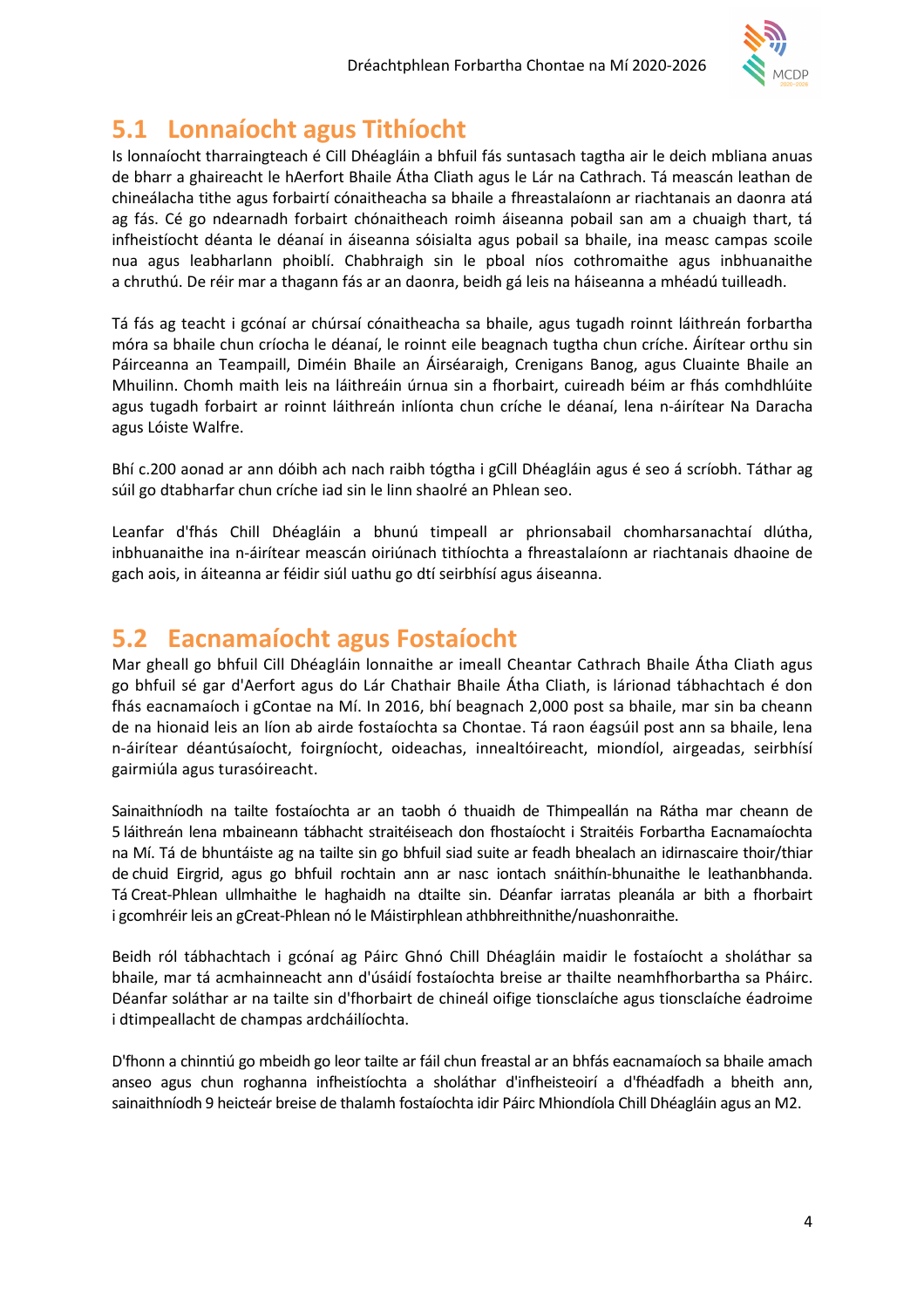

## 5.3 Miondíol

Is é Cill Dhéagláin an dara lárionad miondíola is mó sa Chontae. Sainaithnítear é sin lena ainmniúchán mar Lárionad Leibhéal 3 sa Chéimlathas Miondíola don Chontae. Is crann taca tábhachtach don bhaile agus dá cúlchríoch é an tairiscint mhiondíola láidir i lár an bhaile. (Féach an Chaibidil An Geilleagar agus an Fhostaíocht agus Aguisín 4, Straitéis Miondíola).

## 5.4 Bonneagar

Déantar an soláthar uisce a chur chuig Cill Dhéagláin ón Ionad Cóireála Uisce i Steach Luíne trí thaiscumar an Mhuilinn Ghaoithe faoi Scéim Soláthar Uisce Réigiúnach na Mí Thoir. Tá baic sa líonra dáilte uisce faoi láthair atá ag cur srian ar an acmhainneacht atá ar fáil.

Ciallaíonn cur i gcrích Chéim 2 de Scéim Séarachais Chill Dhéagláin/Ráth Tó/Chill Bhríde go bhfuil córas nua-aimseartha, éifeachtúil fuíolluisce agus bailithe uisce curtha ar fáil a bhfuil d'acmhainneacht aige freastal ar riachtanais reatha agus ar amach anseo. Déantar fuíolluisce ó Chill Dhéagláin a scaoileadh chuig séarach '9C' i líonraí Draenála Mhórcheantar Bhaile Átha Cliath ag Mullach Eadrad, áit a ritheann sé go dtí an Córas Cóireála Fuíolluisce Réigiúnach ag An Rinn.

## 5.5 Tuilte

Sainaithníodh tailte atá i mbaol tuilte sa Mheasúnú Straitéiseach Baol Tuilte a ullmhaíodh don Chontae. Chun baol tuilte amach anseo a chosc nó a íoslaghdú, cuirfear cur chuige riosca-bhunaithe i dtaca le bainistiú tuilte i bhfeidhm i gcomhréir leis na forálacha a leagtar amach sna "Treoirlínte um Chóras Pleanála agus Bainistiú Baol Tuilte d'Údaráis Phleanála" (2009) $^2$ .

Mar fhreagra ar thuilte a tharla i gCill Dhéagláin le déanaí, ullmhaíodh Scéim um Maolú Tuilte don bhaile. Tá oibreacha éagsúla i gceist leis an scéim seo, ina measc lintéir a uasghrádú, cainéil a fheabhsú agus claífoirt chosanta tuilte ísle a thógáil. Oibreacha leanúnacha iad sin atá le bheith tugtha chun críche faoi dheireadh 2020.

## 5.6 Gluaiseacht

 $\overline{a}$ 

Tá comhtháthú rathúil na talamhúsáide agus an iompair ríthábhachtach d'fhás inbhuanaithe an bhaile. Mar chuid den straitéis chun úsáid talún agus pleanáil iompair a chomhtháthú, éilítear faoin RSES go ndéanfaí Plean Iompair Áitiúil a ullmhú do Chill Dhéagláin. Ullmhófar an Plean seo i gcomhar leis an Údarás Náisiúnta Iompair agus cabhróidh sé le bearta a aithint chun an gá le taisteal a laghdú, éifeachtúlacht iompair phoiblí a fheabhsú, an siúl agus an rothaíocht a chur chun cinn agus an méid a bhraitear ar an gcarr príobháideach mar an bpríomh-mhodh iompair a laghdú.

Tá sciar láidir siúil agus rothaíochta i gCill Dhéagláin, a bhuíochas don fhoirm uirbeach tharraingteach agus an nádúr dlúth atá aige. Cuirtear leis sin ag líon seirbhísí bus rialta lena soláthraítear naisc mhaithe le Baile Átha Cliath agus leis na bailte máguaird. Is buntáiste eile don bhaile é a ghaireacht do chonair iompair an M2.

Ag tógáil ar an gcion módach gníomhach i gCill Dhéagláin, tá deiseanna ann chun neamhdhíonacht laistigh de lár an bhaile a fheabhsú agus chun nuaghráduithe do choisithe agus do rothaithe a thabhairt isteach ar phríomhchonairí a nascann tailte cónaitheacha le lár an bhaile. Sainaithníodh feabhsúcháin éagsúla ar na sráideanna agus ar na spásanna sibhialta i lár an bhaile sa Straitéis Ríocht Phoiblí do Chill Dhéagláin agus dhéanfaí lár an bhaile níos tarraingtí agus níos comhtháite dá mbarr.

<sup>&</sup>lt;sup>2</sup> Tá tuilleadh mionsonraí faoi Bhainistiú Baol Tuilte leagtha amach i gCaibidil 6 den CDP 'Bonneagar'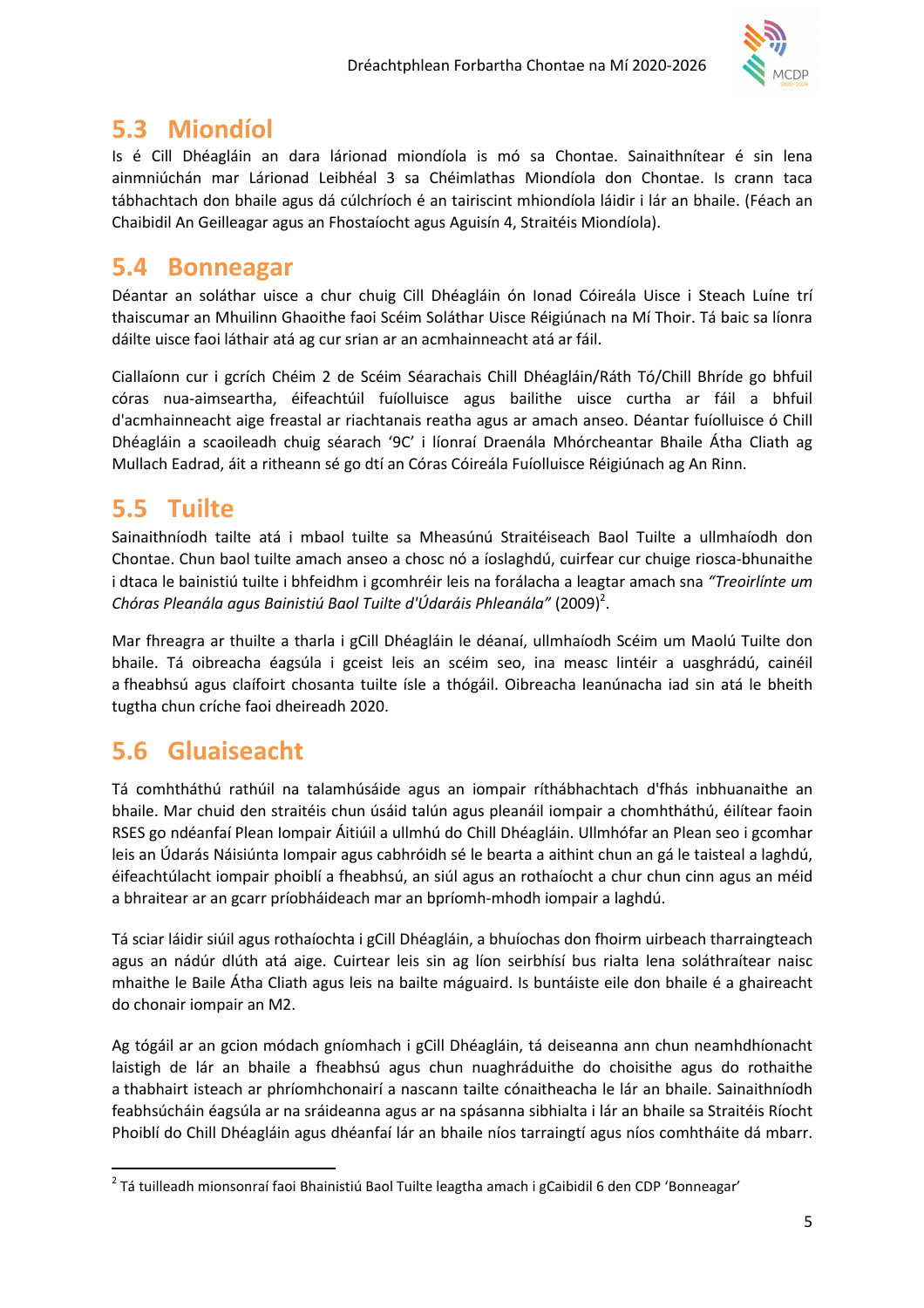

Áirítear orthu sin an tSráid Mhór agus Bóthar Bhail an Mhuilinn, a fuair maoiniú le haghaidh feabhsúcháin ar an mbonneagar do rothaithe agus do choisithe faoin gCiste Ciste um Athghiniúint agus Forbairt Uirbeach.

D'fhonn spleáchas ar charranna príobháideacha a laghdú agus chun iompar poiblí a dhéanamh níos inrochtana do chónaitheoirí, tá deis ann chun tacú le háis Páirceála agus Taistil a sholáthar sa bhaile. Bheadh mar bhuntáiste ag áis mar sin plódú tráchta a mhaolú agus aistriú ón spleáchas ar charranna go dtí cineálacha inbhuanaithe iompair phoiblí a spreagadh. Dá bharr sin, is cuspóir den Phlean seo é áit oiriúnach a shainaithint le haghaidh áis Páirceála agus Taistil sa bhaile.

Chomh maith le rochtain ar sheirbhísí bus a fheabhsú, ní mór machnamh a dhéanamh freisin ar an bhféidearthacht ó thaobh nasc iarnróid chuig Cill Dhéagláin a sholáthar san fhadtéarma. Mar chuid den athbhreithniú ar Chéim II de Thionscadal Iarnróid na hUaimhe, meastar go bhfuil deis ann chun scrúdú a dhéanamh ar an bhféidearthacht ó thaobh craobhlíne ón líne iarnróid sin a chur go Cill Dhéagláin. Is cuspóir den Phlean seo é caidreamh a dhéanamh le hIarnród Éireann agus leis an Údarás Náisiúnta Iompair chun scrúdú a dhéanamh ar an bhféidearthacht ó thaobh an nasc iarnróid sin a chur ar fáil.

## 5.7 An Oidhreacht Chultúrtha, Thógtha agus Nádúrtha

Abhainn Ghabhra agus a chonair an ghné nádúrtha is suntasaí i gCill Dhéagláin, agus is lárphointe iad don cháilíocht chomhshaoil agus don fhóillíocht. Beidh an abhainn seo ina sainghné den Pháirc Líneach. Déanfar an áit súgartha atá ann cheana féin cois na habhann a fhorbairt ina háit súgartha idirghníomhach do leanaí de gach aois.

### 5.8 Bonneagar Glas agus Spás Oscailte

Is éard atá i gceist le Bonneagar Glas ná an líonra de spásanna glasa, gnáthóga, agus éiceachórais a bhíonn le fáil i mbailte agus sráidbhailte. Áirítear leis spásanna oscailte, uiscebhealaí, gairdíní, coillearnacha, limistéir fiadhúlra, gnáthóga fiadhúlra, crainn sráide, an oidhreacht nádúrtha agus an tuath féin. Is éard is aidhm do bhonneagar glas a aithint ná a chinntiú go dtugtar faoi chur chuige comhordaithe maidir leis an mbonneagar sin a bhainistiú a mbeadh buntáistí ag baint leis do mhuintir na háite agus d'éiceachórais agus do ghnáthóga áitiúla araon. Tá tuilleadh mionsonraí faoin mBonneagar Glas leagtha amach i gCaibidil 8.

Tugtar deis, leis an bPlean seo, chun cur leis an soláthar bonneagair ghlais i gCill Dhéagláin trí bhíthin an Pháirc Líneach a bhrú chun cinn. Sínfidh an Pháirc seo ar feadh Abhainn Ghabhra ó Bhóthar Bhaile Bin, le taobh tailte CLG Dhomhnach Mór, trí Castlelands agus Killegland/Cill Dhéagláin, trasna agus ar feadh na háite súgartha chuig an spás oscailte ag Páirc na bhFianna agus ar aghaidh chuig Bóthar Bhaile an Mhuilinn. Tugadh an chéad chéim den Pháirc Líneach chun críche in 2019. Soláthraíodh spás súgartha nua, tógadh amfaitéatar agus suiteáladh droichead do choisithe a dhéanann nasc díreach chuig lár an bhaile.

Cuirfidh an pháirc phoiblí a ndéanfar dul chun cinn uirthi i rith an Phlean seo, a bheidh lonnaithe ar an taobh thoir theas de lár an bhaile agus a mbeidh rochtain éasca ag an bpobal uirthi, leis na spásanna oscailte sa Pháirc Líneach. Cuirfear áiteanna fóillíochta agus áiseanna breise do chónaitheoirí ar fáil léi.

## 5.9 Bonneagar Sóisialta

Tá leabharlann phoiblí ina bhfuil acmhainní breátha i gCearnóg an Bhaile i gCill Dhéagláin agus is sócmhainn thábhachtach don phobal í.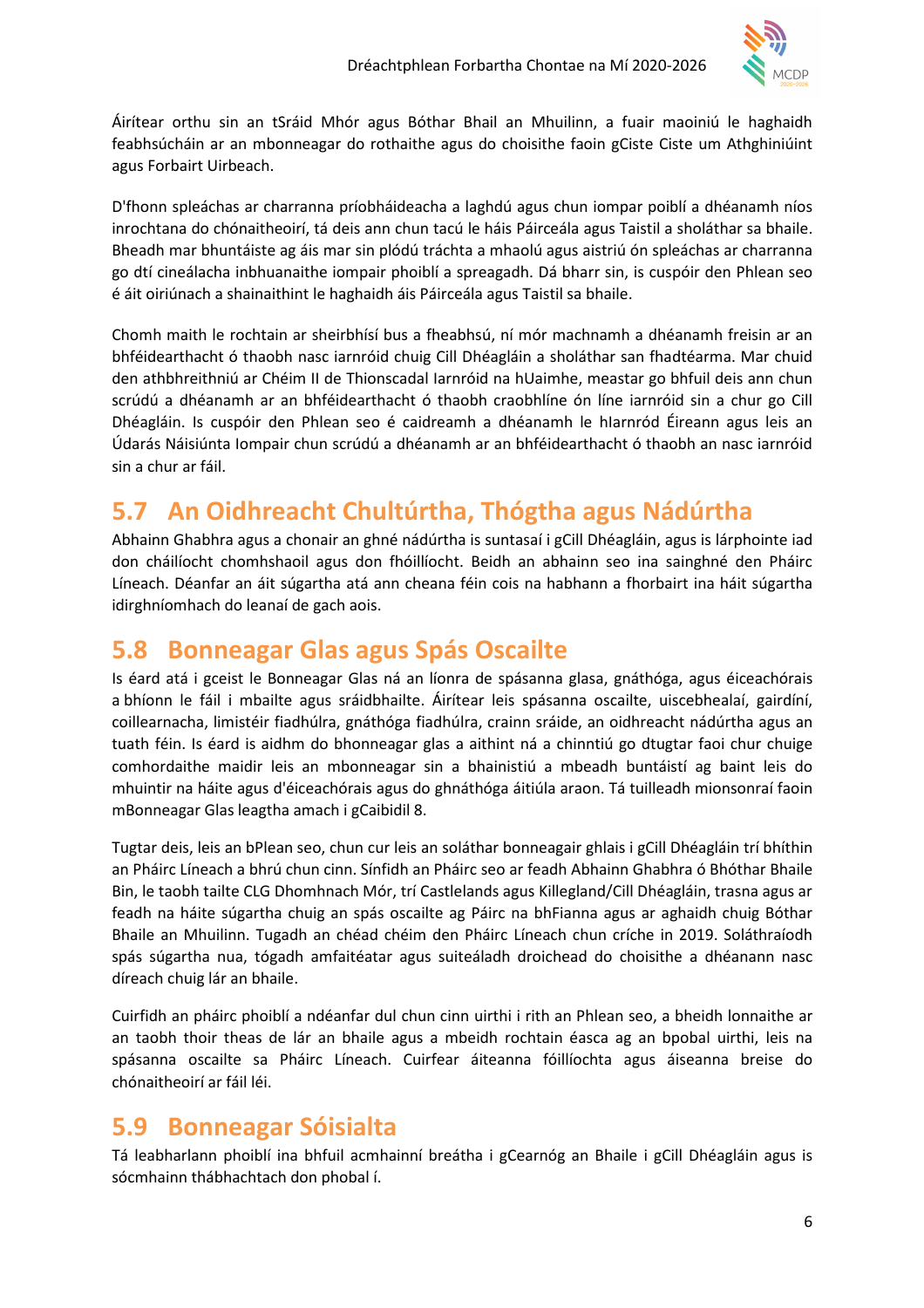

Rath mór atá i gcur i gcrích an Champais Oideachais agus cinnteofar leis go bhféadfaidh cónaitheoirí an bhaile leas a bhaint as áiseanna oideachais ardcháilíochta agus inrochtana. Tá deis ann feabhas a chur ar an nascacht ó na tailte cónaitheacha ar an taobh thoir den champas go dtí an campas ar feadh na Páirce Líní.

Déantar freastal maith ar an mbaile ag clubanna spóirt agus ag áiseanna pobail eile, ach tá easpa páirce poiblí ann atá inrochtana don phobal iomlán.

D'fhonn an pobal i gCill Dhéagláin a neartú agus d'fhonn an baile a dhéanamh níos tarraingtí mar áit le cónaí inti, is cuspóir den Phlean seo é Máistirphlean a ullmhú chun páirc phoiblí a sholáthar. Bheadh an spás sin mar áit chruinnithe do theaghlaigh agus do ghrúpaí agus eagraíochtaí éagsúla, agus bheadh sé ina acmhainn thábhachtach maidir le stíl mhaireachtála ghníomhach agus fholláin a chur chun cinn. Tá deis ann an pháirc seo a sholáthar mar chuid d'fhorbairt úsáid mheasctha lena n-áireofaí áiseanna poiblí, úsáid chónaitheach agus úsáid fostaíochta.

Mar aitheantas ar an éileamh ar áiteanna bhreise de spás oscailte gníomhach, sainaithníodh tuairim is 6.2 heicteár tailte le taobh club CLG Dhomhnach Mór/Chill Dhéagláin.

# 6.0 Máistirphleananna

Sainaithnítear 3 réimse do Mháistirphlean i gCill Dhéagláin. Is éard is aidhm do Mháistirphlean ná a chinntiú go dtugtar faoi chur chuige comhtháite maidir le tailte a chéimniú, a bhainistiú agus a fhorbairt laistigh de Limistéar an Mháistirphlean. Ní bhreithneofar iarratas pleanála gan Máistirphlean a bheith aontaithe i scríbhinn leis an Údarás Pleanála seachas más féidir a chruthú nach mbainfidh an t-iarratas cosc an bun de chuspóirí an Mháistirphlean a bhaint amach.

| Máistirphlean   | <b>Cur Síos</b>                                                                                                                                                                                                                                                                                                                                                                                                                                                                                                      | <b>Stádas</b>           |
|-----------------|----------------------------------------------------------------------------------------------------------------------------------------------------------------------------------------------------------------------------------------------------------------------------------------------------------------------------------------------------------------------------------------------------------------------------------------------------------------------------------------------------------------------|-------------------------|
| Máistirphlean 1 | Baineann Máistirphlean 1 leis na tailte ag Baile an Mhuilinn ar<br>an taobh ó dheas de Chill Dhéagláin agus tá achar c.19.9<br>heicteár i gceist leis. Beartaítear láithreán do bhunscoil<br>a sholáthar leis na tailte sin, chomh maith le tailte d'úsáidí<br>fóillíochta agus d'fhorbairt chónaitheach. Déanfar na tailte<br>a fhorbairt ar bhonn céimnitheach atá le comhaontú mar                                                                                                                                | Le hullmhú              |
|                 | chuid den Mháistirphlean a ullmhú.                                                                                                                                                                                                                                                                                                                                                                                                                                                                                   |                         |
| Máistirphlean 2 | Baineann Máistirphlean 2 le tailte fostaíochta ar achar c.30.5<br>heicteár agus iad lonnaithe amach ón N2 ar an taobh thiar<br>thuaidh de Pháirc Ghnó Chill Dhéagláin. D'ullmhaigh an<br>Chomhairle Máistirphlean do na tailte sin in 2013 inar leagadh<br>amach creat coincheapúil d'fhorbairt na dtailte sin. Tabharfar<br>aird ar na prionsabail agus ar an gcreat coincheapúil arna<br>leagan amach sa Mháistirphlean agus forbairt ar bith<br>á déanamh ar na tailte sin.                                       | Comhaontaithe<br>i 2013 |
| Máistirphlean 3 | Baineann Máistirphlean 3 le tailte ar an taobh ó dheas den<br>bhaile. Sainaithníodh achar c.46.5 heicteár d'úsáidí measctha,<br>lena n-áirítear páirc phoiblí, úsáidí cónaitheacha agus úsáidí<br>pobail. Bainfear úsáid as ar a laghad 12 heicteár de na tailte<br>sin don pháirc phoiblí. Mar chuid d'ullmhúchán an<br>Mháistirphlean seo, beidh riachtanas ann maidir le haon<br>uasghrádú nach mór a dhéanamh ar an R125 chun feabhas<br>a chur ar na naisc idir Cill Dhéagláin agus Sord a chur<br>san áireamh. | Le hullmhú              |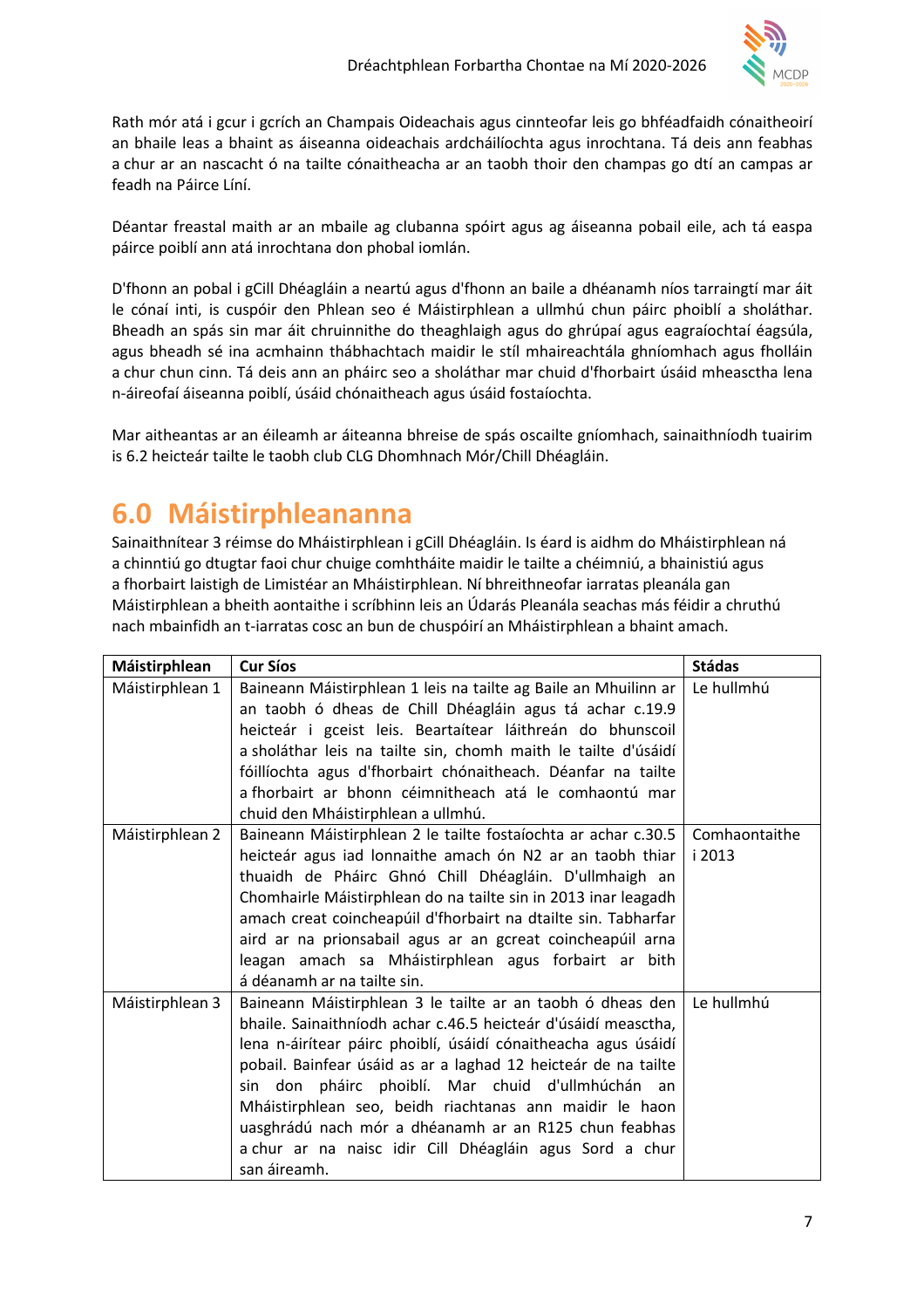

# 7.0 Beartais agus Cuspóirí Forbartha Baile

Tá na Beartais agus na Cuspóirí a leagtar amach thíos de bhreis ar na cinn siúd a shonraítear sa Ráiteas i Scríbhinn in Imleabhar a hAon den Phlean Forbartha Contae. Chun an t-athrá a sheachaint, ní athluaitear Beartais agus Cuspóirí ach amháin má tá ábharthacht ar leith ag baint leo maidir leis an lonnaíocht. Ba cheart na Beartais agus na Cuspóirí seo a léamh mar sin in éineacht leis na Beartais agus na Cuspóirí agus na Caighdeáin Forbartha in Imleabhar a hAon den Phlean Forbartha Contae.

### Beartas

Is é beartas na Comhairle:

BEA C.D. 1 Tacú le comhtháthú na forbartha ar Chill Dhéagláin lena n-éascófar forbairt chónaitheach agus fostaíochta agus seirbhísí miondíola, pobail agus fóillíochta a sholáthar d'fhonn lonnaíocht níos dlúithe agus níos féinleorga a chruthú.

### Lonnaíocht agus Tithíocht

- CUS LT C.D. 1 Cur i bhfeidhm Chroístraitéis an Phlean Forbartha Contae a áirithiú, a mhéid agus is praiticiúil, trína chinntiú nach sárófar an leithdháileadh teaghlaigh do Chill Dhéagláin mar a leagtar amach é i dTábla 2.11 den Chroístraitéis.
- CUS LT C.D. 2 Forbairt na dtailte ag Baile an Mhuilinn a sainaithnítear mar 'MP1' ar an Léarscáil Chriosaithe Talamhúsáide a éascú, faoi réir ag Máistirphlean a ullmhú.

### Eacnamaíocht agus Fostaíocht

CUS EF C.D. 1 Leanúint de thionscal nua a mhealladh chuig Cill Dhéagláin a bhainfidh leas as cháilíocht an bhonneagair bhóithre ag an suíomh seo agus as a ghaireacht leis an M50, le hAerfort Bhaile Átha Cliath agus le Calafort Bhaile Átha Cliath.

#### Bonneagar

- CUS BON C.D. 1 Idirchaidreamh a dhéanamh le hUisce Éireann agus tacú leo ó thaobh seirbhísí uisce leordhóthanacha a sholáthar chun freastal ar riachtanais forbartha Cill Dhéagláin laistigh de thréimhse an Phlean.
- CUS BON C.D. 2 Baol tuilte agus forbairt i gCill Dhéagláin a bhainistiú i gcomhréir leis na beartais agus na cuspóirí arna leagan amach i gcuid 6.7.2 d'Imleabhar 1 den Phlean Forbartha Contae, 'Bainistiú Baol Tuilte'.

#### Gluaiseacht

- CUS G C.D. 1 Suíomh oiriúnach d'áis Páirceála agus Taistil bus-bhunaithe i gCill Dhéagláin a shainaithint.
- CUS G C.D. 2 Tacú le cur i gcrích na gcéimeanna den fheabhsúchán do rothaithe agus do choistithe ar an R135 atá fanta agus iad a éascú.
- CUS G C.D. 3 Tacú le cur i bhfeidhm nasc nua do choisithe agus do rothaithe ó Shráid Chill Dhéagláin go dtí Sráid Frederick agus é a éascú, i gcomhar leis na páirtithe leasmhara ar fad.
- CUS G C.D. 4 Tacú le sholáthar feabhsúchán do rothaithe agus do choisithe ar Bhóthar Bhaile an Mhuilinn.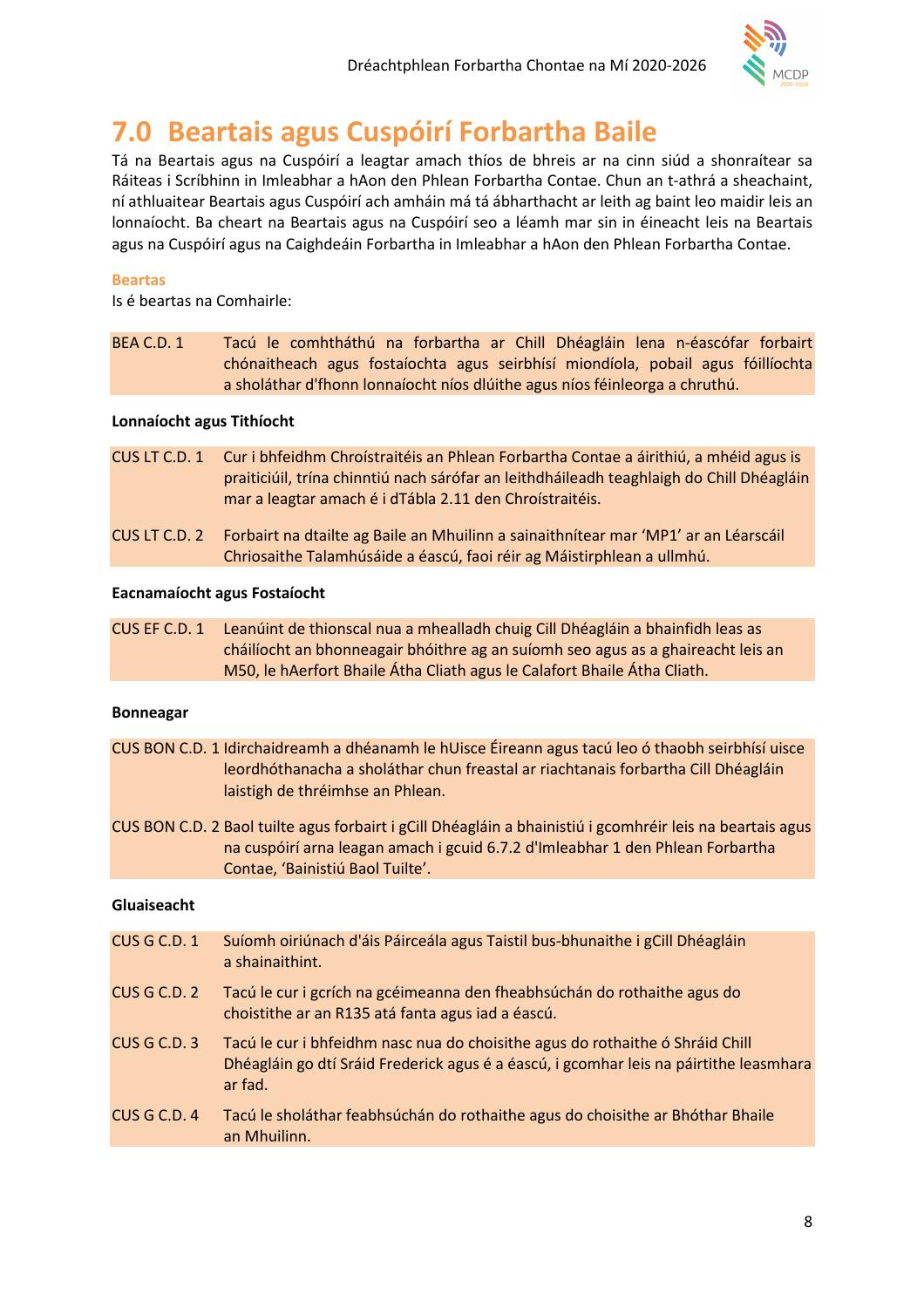

- CUS G C.D. 5 Tacú le cur i bhfeidhm uasghráduithe rothaíochta ar fud lár an bhaile, mar a shainmhínítear i bPlean Gréasáin Rothaíochta Mhórcheantar Bhaile Átha Cliath, agus iad a éascú.
- CUS G C.D. 6 Tacú le cur i bhfeidhm an uasghrádaithe ar Bhóthar an Bhaile Trasna chun freastal a dhéanamh ar fheabhsúcháin do rothaithe agus do choisithe, i gcomhairliúchán leis na páirtithe leasmhara ábhartha ar fad.
- CUS G C.D. 7 Scrúdú a dhéanamh ar an bhféidearthacht ó thaobh acomhal nua ar an R135 a d'fhéadfadh freastal ar thailte forbartha ar Lána Haice agus rochtain nua ar Choláiste Pobail Chill Dhéagláin a chur ar fáil, i gcomhairliúchán leis na páirtithe leasmhara ar fad.
- CUS G C.D. 8 Scrúdú a dhéanamh ar an bhféidearthacht ó thaobh bóthar Bhaile an Áir séaraigh a uasghrádú chun freastal níos fearr ar na háiseanna pobail ar feadh an bhóthair seo a bhfuil fás ag teacht orthu.
- CUS G C.D.9 Cosaint a dhéanamh, i gcomhar leis an Údarás Náisiúnta Iompair agus leis na páirtithe leasmhara ábhartha ar fad, ar oibriú éifeachtúil busanna ar an R135 agus tacú le bearta chun an leibhéal seirbhíse bus chuig Cill Dhéagláin agus uaidh a mhéadú.
- CUS G C.D. 10 Tacú le hullmhúchán staidéar féidearthachta a dhéanfadh fiosrú ar an bhféidearthacht nasc iarnróid a dhéanamh le Baile Átha Cliath trí bhíthin craobhlíne a d'fhreastalódh ar Chill Dhéagláin agus Ráth Tó ón líne An Uaimh-Baile Átha Cliath.
- CUS G C.D. 11 Plean Iompair Áitiúil a ullmhú do Chill Dhéagláin i gcomhar leis an Údarás Náisiúnta Iompair agus i gcomhréir leis an Straitéis Iompair do Mhórcheantar Bhaile Átha Cliath.
- CUS G C.D. 12 Scrúdú a dhéanamh ar an bhféidearthacht ó thaobh an R125 a uasghrádú, i gcomhar le Comhairle Contae Fhine Gall, chun naisc agus nascacht idir Cill Dhéagláin agus Sord a fheabhsú.

### An Oidhreacht Chultúrtha, Thógtha agus Nádúrtha

CUS OCN C.D. 1 Tacú le tabhairt chun críche na Páirce Líní ar feadh Abhainn Ghabhra ó Chumann Gailf Chill Dhéagláin go dtí Campas Oideachais Chill Dhéagláin, faoi réir ag maoiniú a bheith ar fáil.

### Bonneagar Sóisialta

- CUS SÓIS C.D. 1 Forbairt ar bhunscoil a éascú, i gcomhar leis an Roinn Oideachais, ar thailte ar shuíomh oiriúnach, a chomhlíonfaidh riachtanais oideachais na nglúinte atá le teacht i gCill Dhéagláin.
- CUS SÓIS C.D. 2 Tacú le forbairt ar áiseanna breise spóirt, go háirithe páirceanna imeartha, agus é sin a éascú, ar na tailte arna sainaithint mar 'Spás Oscailte' díreach taobh thiar de Chlub CLG Dhomhnach Mór/Cill Dhéagláin.
- CUS SÓIS C.D. 3 Máistirphlean a ullmhú do na tailte arna sainaithint mar 'MP 3' ar an Léarscáil Chriosaithe Úsáid Talún a fhreastalóidh ar chrios pobail úsáide measctha a fhorbairt, lena n-áireofar:

 i) Páirc phoiblí ii) Forbairt chónaitheach iii) Úsáidí Fostaíochta agus Fiontraíochta